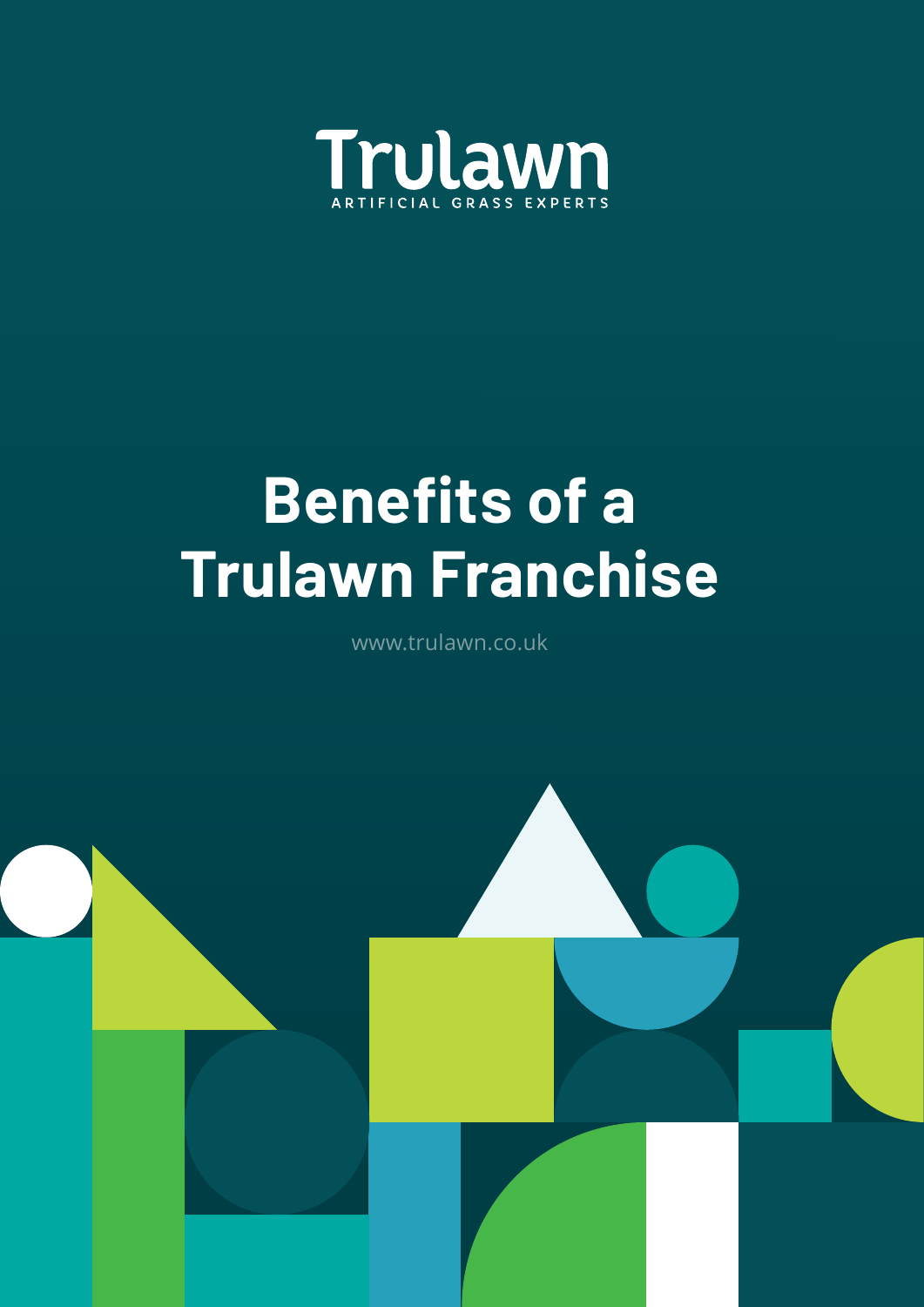## **What is a Trulawn Franchise?**

Trulawn is a home-based management franchise built around artificial grass installation, which replicates in every detail the success of an industry-leading brand. Your role as franchisor will be to manage the business. You will not be required to do manual labour and groundworks – you will employ an installation team to do that.





# **Your earning potential**

You won't find a better management franchise opportunity for the cost, especially when you consider the earnings potential.

For the purpose of our projections we analysed the activity of one of our grass installation teams as they operated in an area the same size as a franchise territory over the space of 1 year BUT we reduced the amount of jobs to complete by 20% as you will be learning in the first year.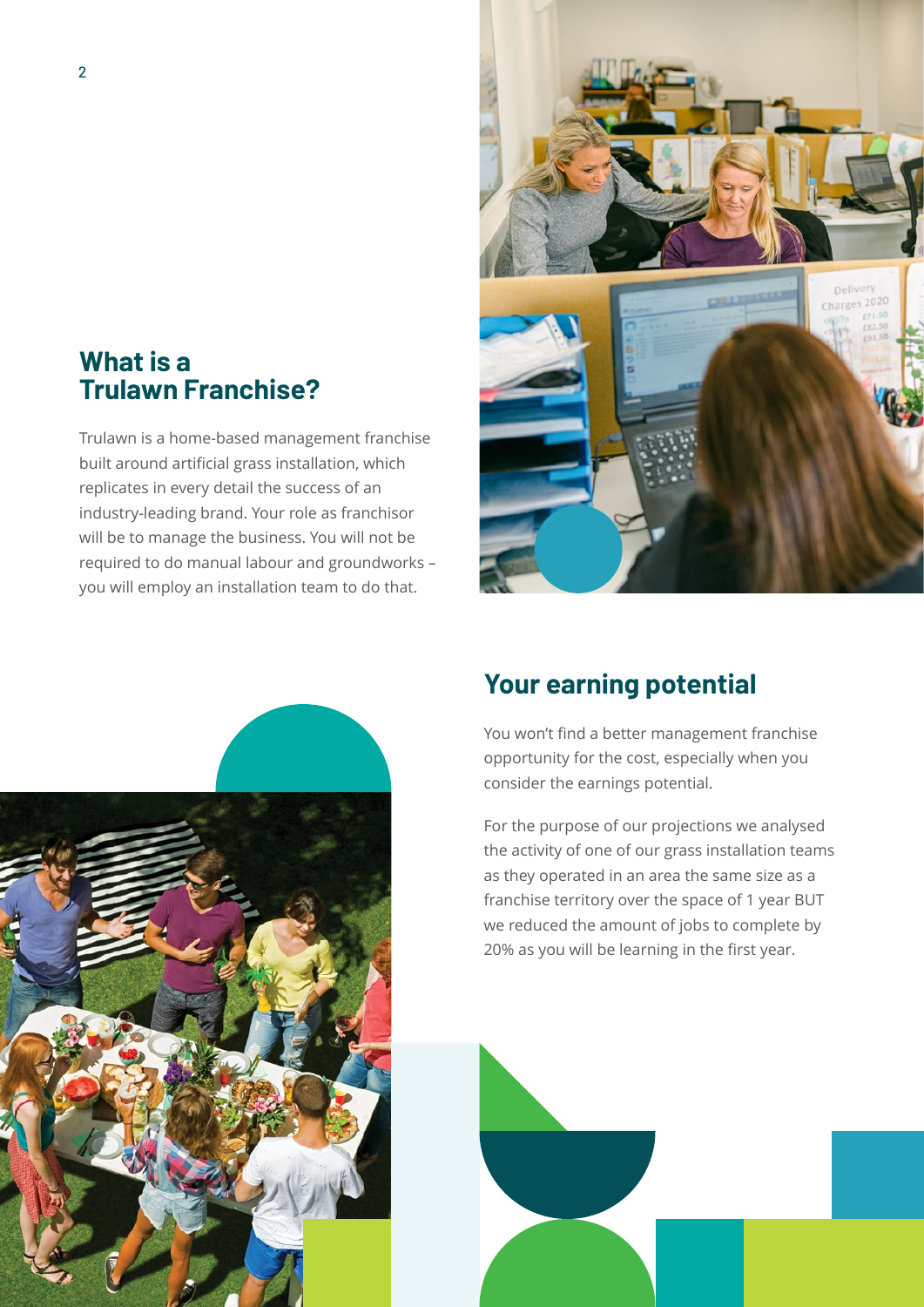

#### **The following averages were calculated:**

# **5 year projections**

The Trulawn Franchise model has a straightforward plan covering your first five years of business. Based on steadily increasing the number of teams, you are projected to achieve the following numbers:



You will also have the option to deploy the Trulawn Refresh maintenance plan to your customer base which could see an increase of 30% to your bottom line recurring each year.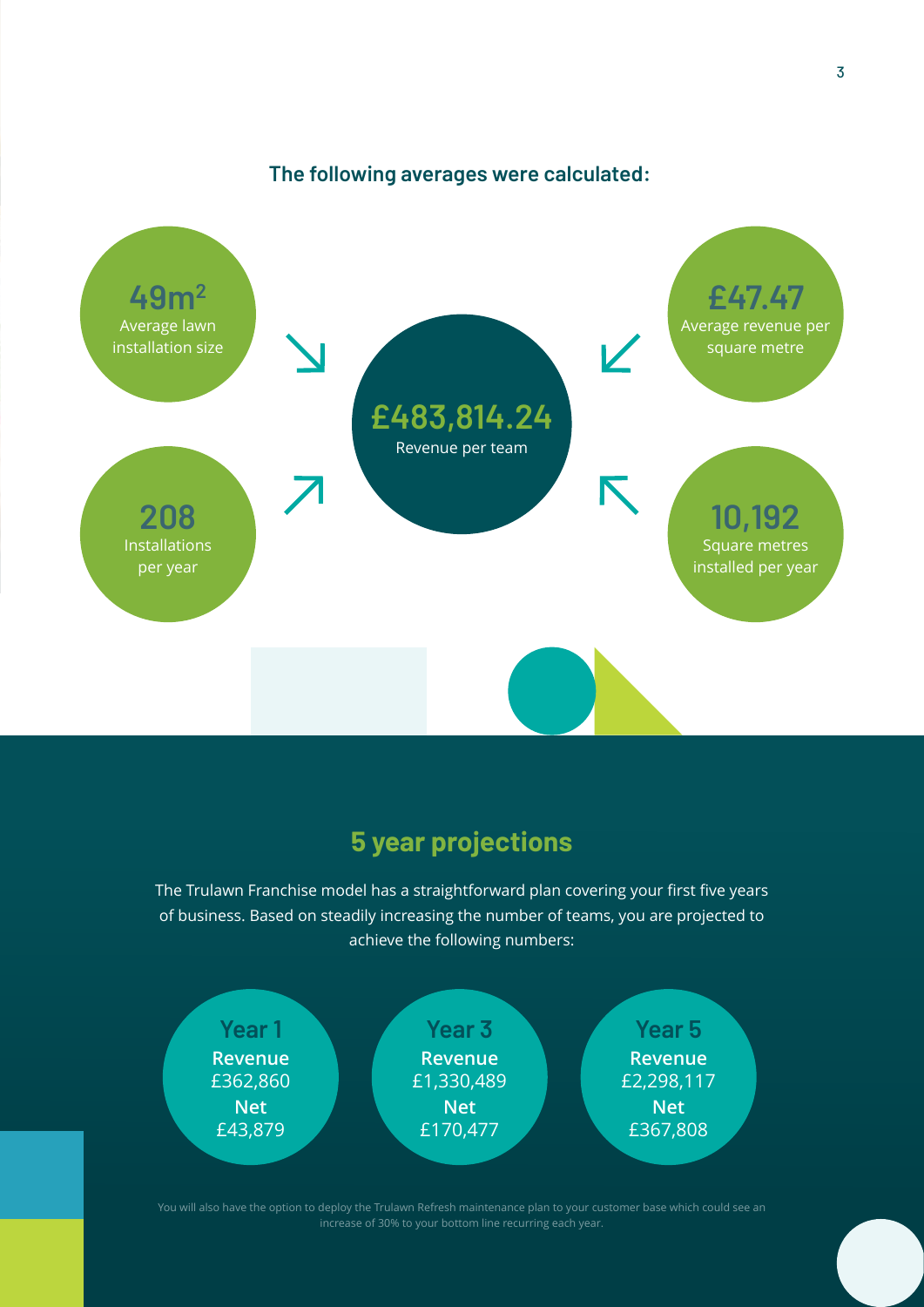# **What does the Franchise Package include?**

4

**Trulawn has been operating for over a decade; developing and honing marketing, sales, and installation techniques to build a successful business strategy within the artificial grass industry.** **Our closely guarded secrets become yours with our intensive training course, and on-going support through your Business Development Manager.**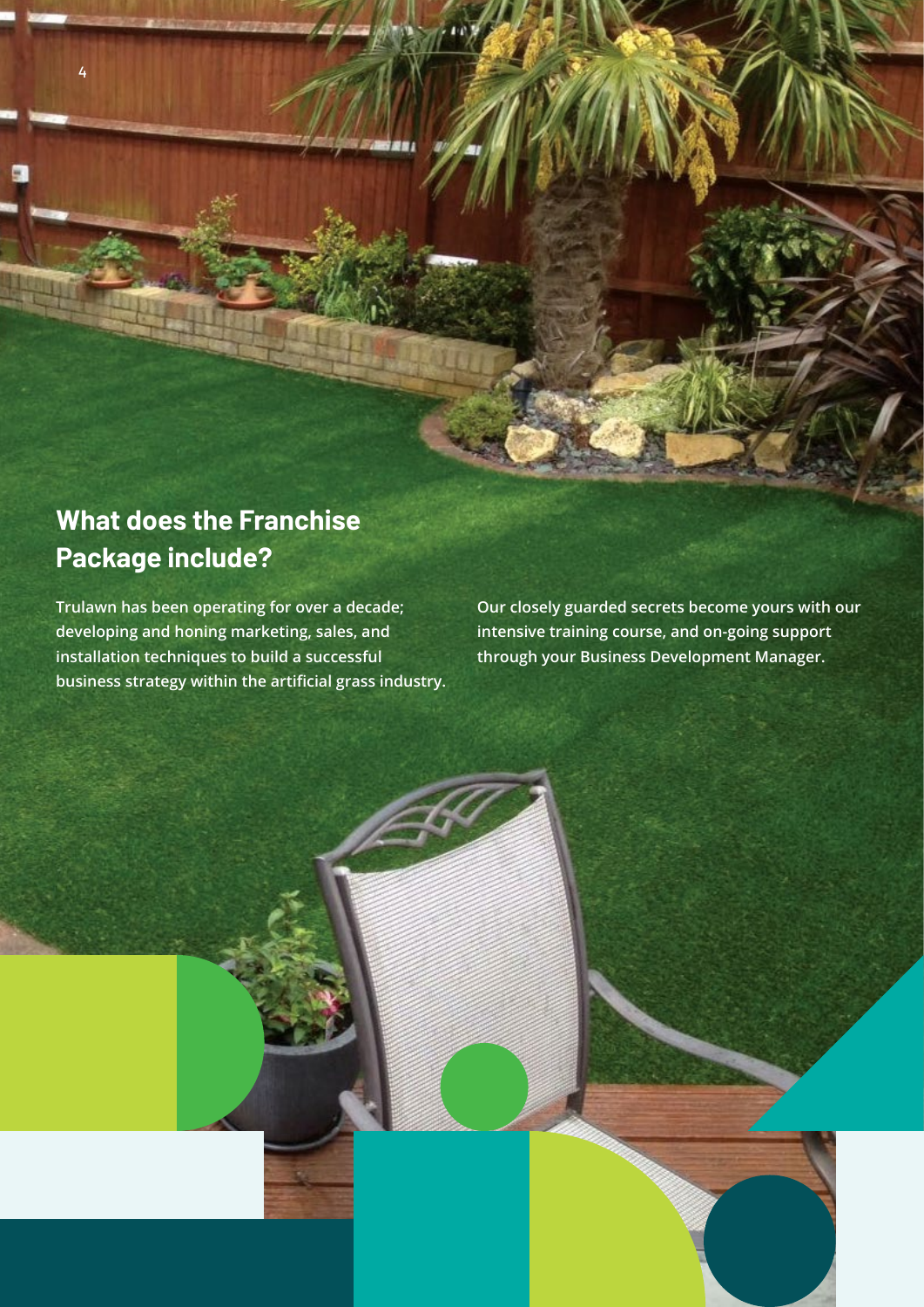

# **Trulawn Tablet with Smart-Apps**

All Trulawn Franchisors receive a tablet preloaded with Trulawn Smart Applications; our all- encompassing CRM and lead management platform customised with every element of pipeline process and all possible documentation developed you will need to run your sales and operations successfully.

We've made it as easy as set up and go, with everything you need to maximise productivity at home or on the move.

#### Custom CRM & Lead management platform includes:

- > Leads sent directly to you
- > Track all communications with customers
- S Create quote, schedule and invoice within the same system
- Pre-set with every stage of the sales and installation process

#### Essential supporting documentation we have perfected over 10 years to assist you through the sales process, such as:

- > Case studies
- $\sum$  Survey plans
- $\sum$  Proposals
- Terms & conditions  $\blacktriangleright$
- Guarantee

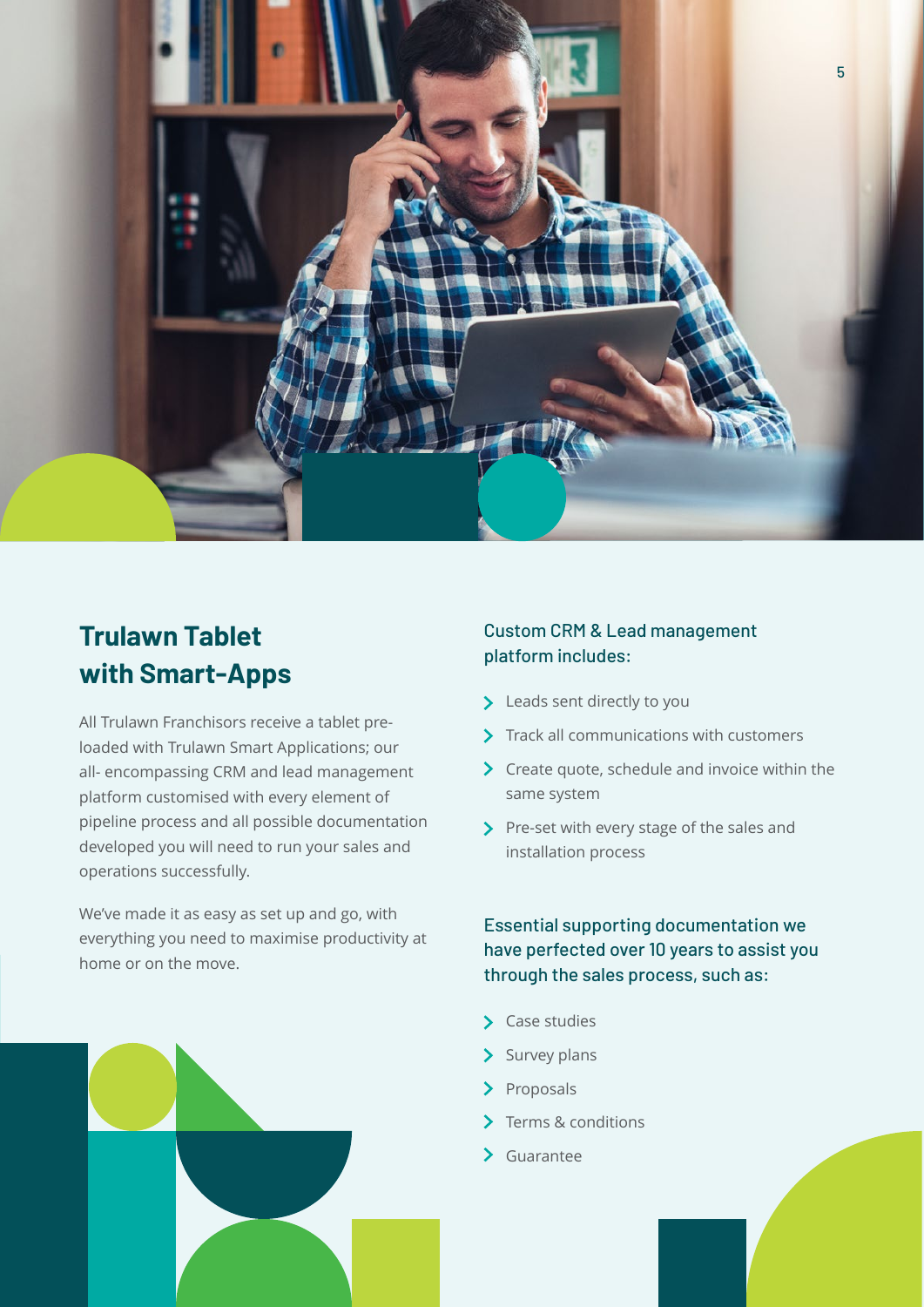# **Continued support and training**

Our Franchisors receive training from high level staff and a dedicated Business Development Manager at the start and throughout the life of their franchise, so you are never in doubt about how to run your business.

#### **Our commitment to you includes:**

- Trulawn induction to sales, marketing, and installation entirely conducted by managers all with 8 years + experience with the Trulawn process
- > Local marketing strategy to follow

### **Plus**

#### **Machinery to the value of £5000**

Including a Turf Cutter, Whacker Plate and Power Brush.

- Business Development Manager to support you through every step of the onboarding process and beyond
- > 5-year plan to measure success

#### **Marketing pack to the value of £1695**

Including leaflets, brochures, sample bags and pavement talker.

**All this for only** £17,995 + VAT





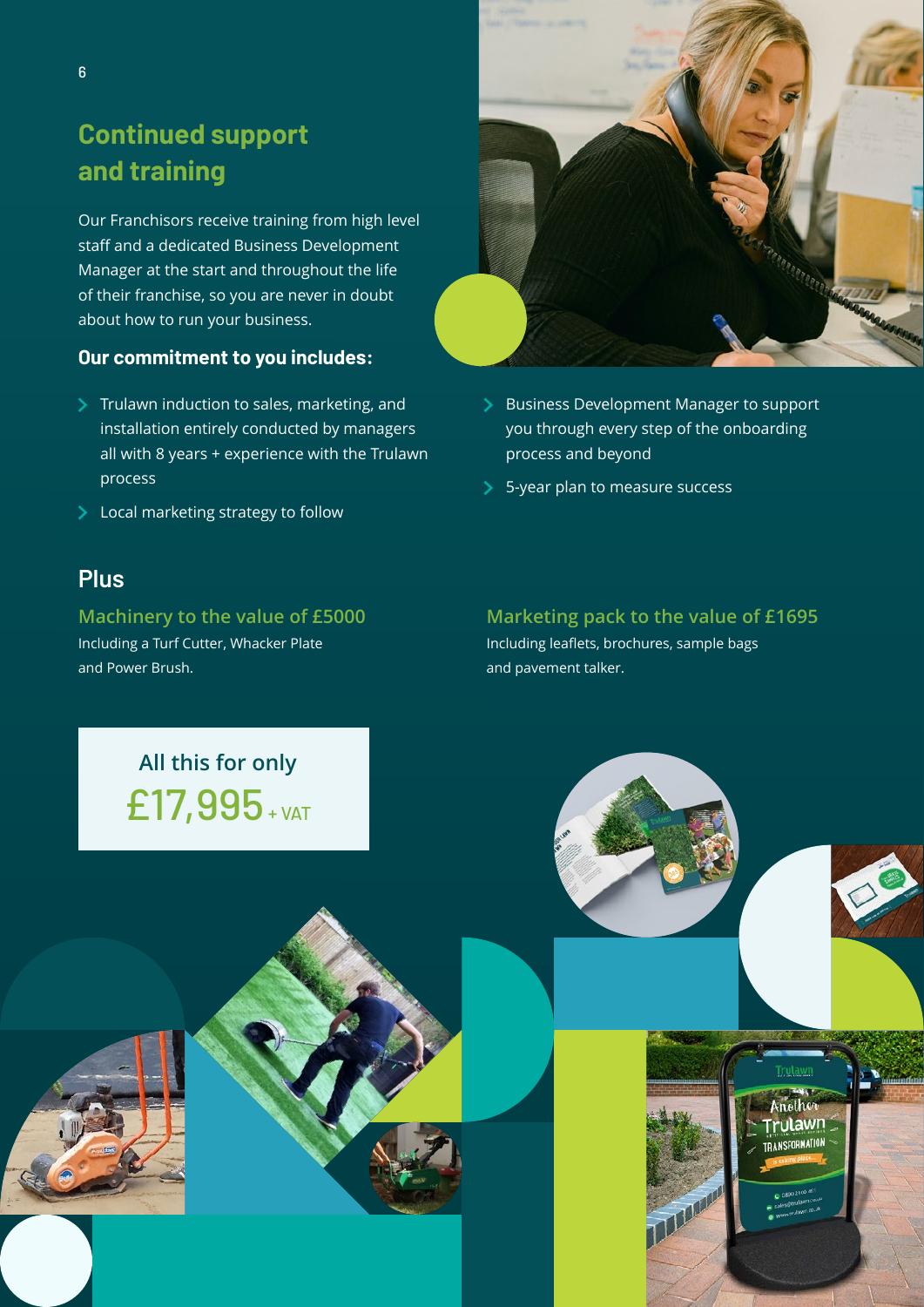### **How to run a Trulawn Franchise…**



#### **Marketing**

A strong and established national marketing campaign, along with tried and tested strategies in your local territory – will ensure a steady flow of enquiries into the business.



S Contact the lead and prequalify their requirements.

Book in a site survey to visit them at a convenient date.



- Survey the lawn for accurate measurements.
- > Discuss the client's preferred grass and create a quote.
- > A deposit is taken on acceptance of the quote and the job date arranged.



#### **Leads Survey Installation**

- Installation team will carry out all works required.
- > Progress is monitored whilst job is ongoing.
- > Balance is collected on completion of the job.

# **Why is our industry thriving during the pandemic?**

People are spending more time at home, increasingly choosing to invest in home improvements over holidays and leisure activities.

Our products allow customers to enjoy their garden all year round, in greater comfort, and with less upkeep than grass; amplifying what an asset having a garden can be for social distancing, positive mental health and as a place to exercise.

Due to the nature of working outside, there is already a lower risk associated for an artificial grass company than other franchise opportunities. With our experience we were able

to quickly adapt to the restrictions in place due to the COVID pandemic through remote working, contactless appointments, and safe & sensible team management.

Whilst it is difficult to claim a business is entirely 'covid proof' – Trulawn certainly comes as close as possible.

# "Our installation sales are up 212% year on year since COVID-19"

#### **Want to know more about this opportunity?**

Get in touch to request an in-depth brochure **07588 243748 james@trulawn.co.uk**